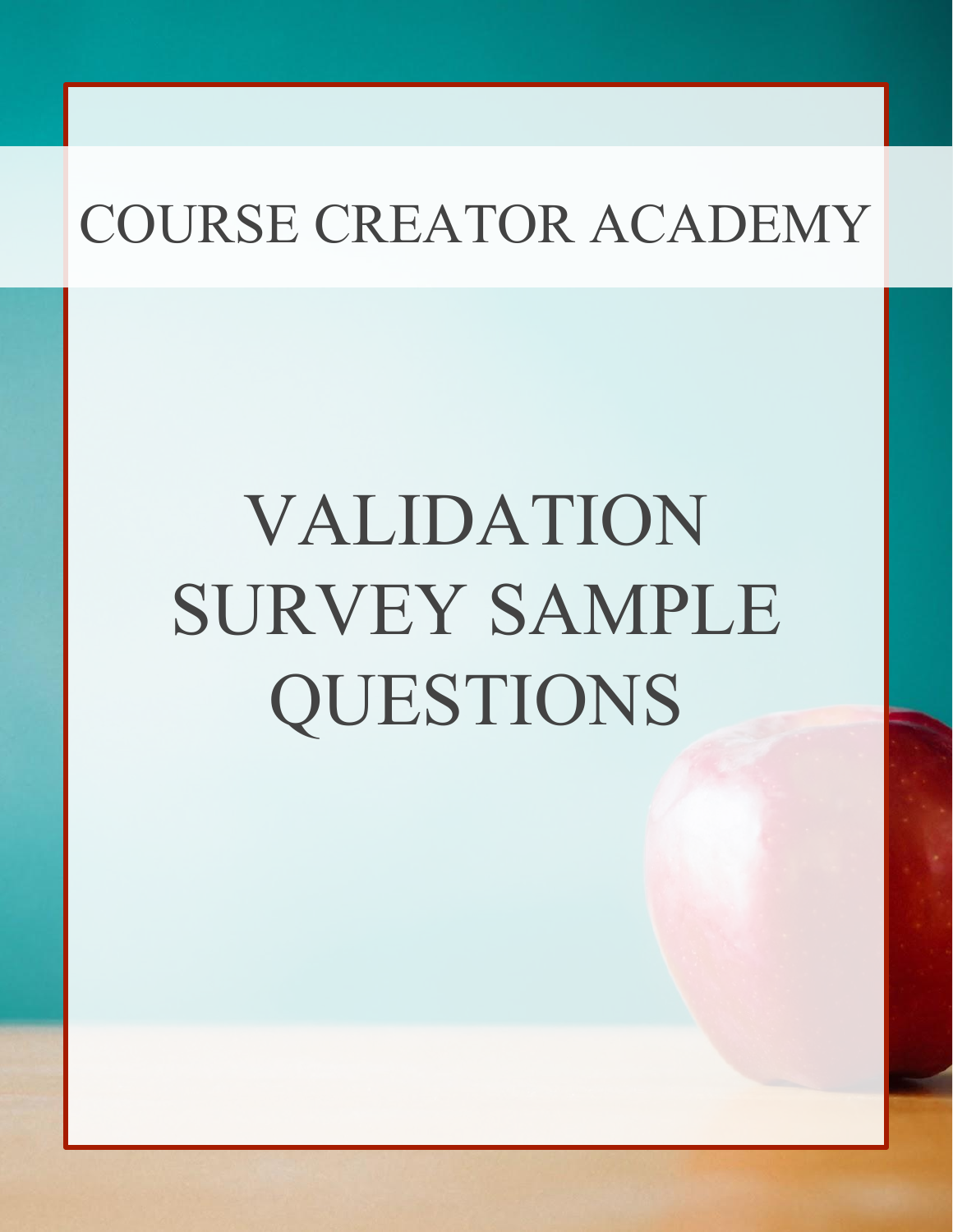Module 1 | Plan Your Course

## VALIDATION SURVEY SAMPLE QUESTIONS

*Following are a select sampling of questions that you may wish to ask in your validation survey or interviews. Please keep in mind that it is not recommended that you ask all of these questions, as some of them are redundant to give alternative options to better suit different types of courses.*

- ➔ What has been your past experience with [topic]?
- $\rightarrow$  How often do you [activity]?
- ➔ Why do you enjoy [activity]?
- ➔ What challenges do you face with [topic/activity]?
- $\rightarrow$  On a scale of 1 10, how big of an issue is [specific challenge your course would help them overcome]?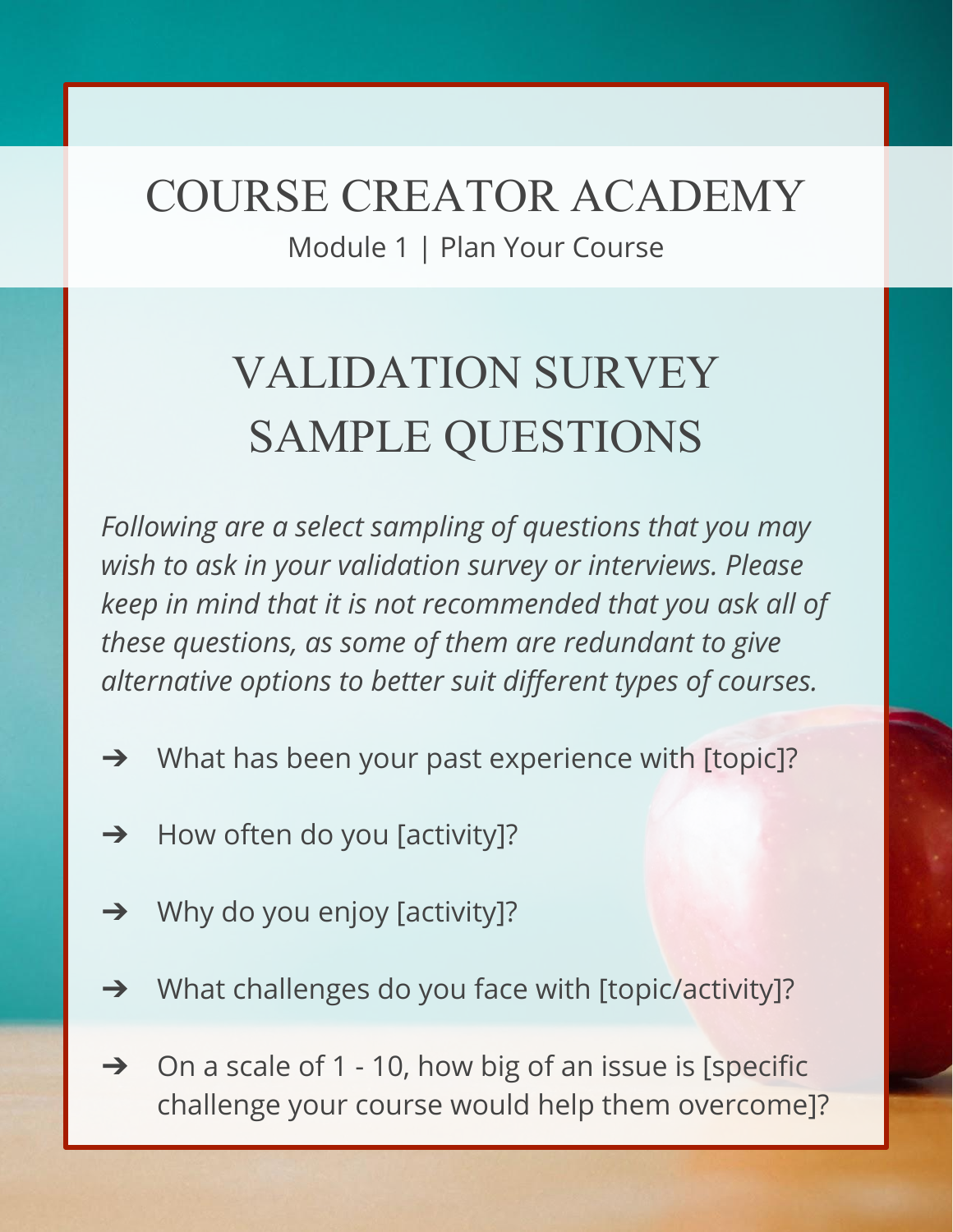Module 1 | Plan Your Course

## VALIDATION SURVEY SAMPLE QUESTIONS

- $\rightarrow$  Have you ever looked for a solution to [the specific challenge]? What solutions have you tried in the past?
- ➔ What problems is [this challenge] current causing you? What problems might it cause you in the future, if left unresolved?
- **→** How would your life change if you solved [specific challenge]?
- $\rightarrow$  Is this a result that you'd be willing to pay for? Why or why not? How much money would this result be worth to you?